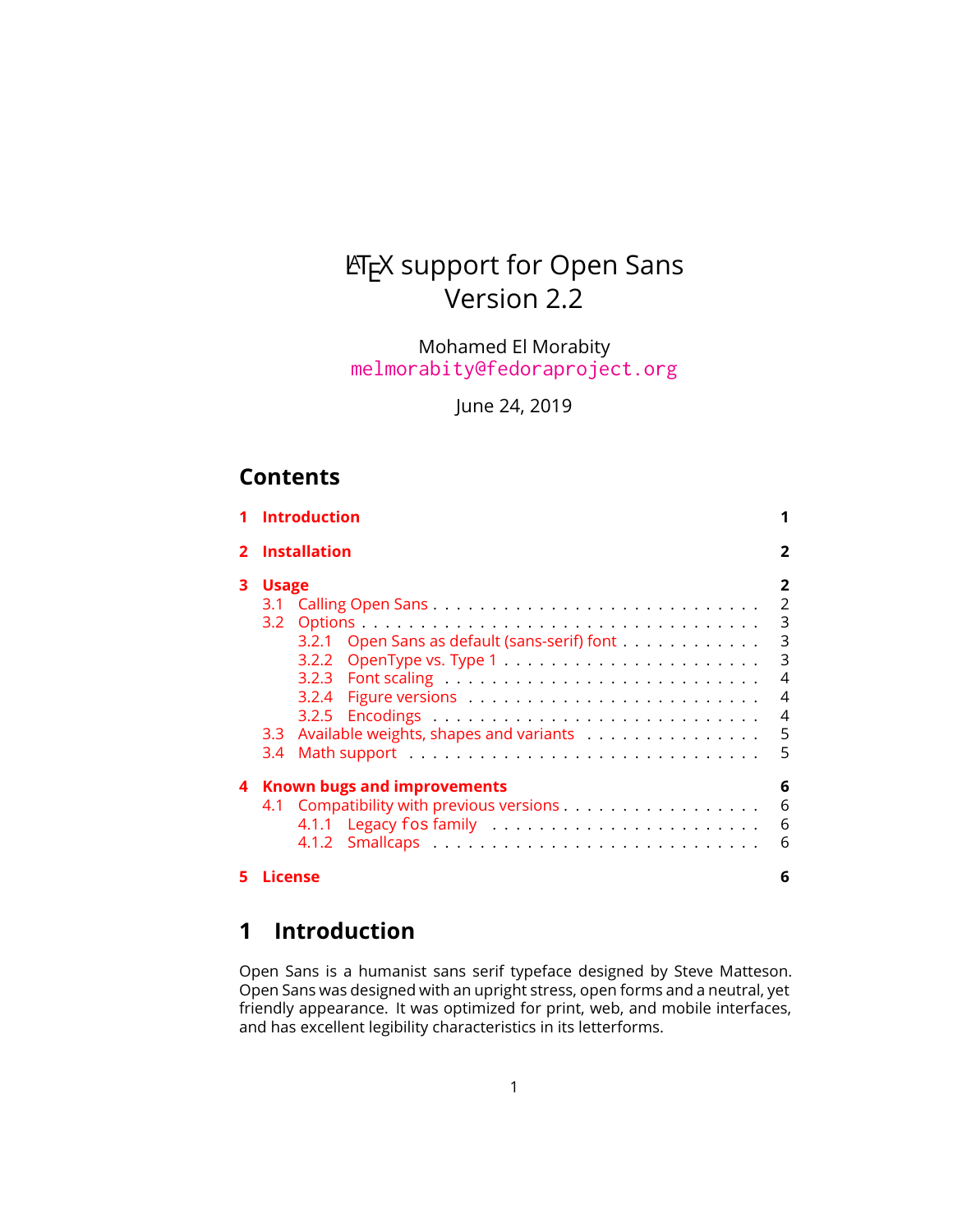The font family is available from the Google Font Directory [\[1\]](#page-5-5) as TTFflavored TrueType files licensed under the Apache License version 2.0 [\[2\]](#page-5-6).

This package provides support for Open Sans in LTEX, including X  $\pm$  ETEX and LuaLTFX. It includes the original OpenType fonts, as well as Type 1 versions, converted for this package using FontForge  $[3]$  for full support with  $\mathbb{F}$ FX and Dvips.

# <span id="page-1-0"></span>**2 Installation**

These directions assume that your T<sub>F</sub>X distribution is TDS-compliant. Once the opensans.tds.zip archive extracted:

- 1. Copy doc/, fonts/, and tex/ directories to your texmf/ directory (either your local or global texmf/ directory)
- 2. Run mktexlsr to refresh the file name database and make  $Tr X$  aware of the new files
- 3. Run updmap-user --enable Map opensans.map<sup>[1](#page-1-3)</sup> to make Dvips, dvipdf and  $Tr[X]$  aware of the new fonts

Note that this package requires the following packages to work:

- fontaxes
- fontspec (for Xגַן AT<sub>E</sub>X/Luaদck support)
- ifluatex
- ifxetex
- xkeyval

## <span id="page-1-1"></span>**3 Usage**

### <span id="page-1-2"></span>**3.1 Calling Open Sans**

You can use the Open Sans font in a LATEX document by adding the command

\usepackage{opensans}

to the preamble. The package supplies the \opensans command to switch the current font to Open Sans.

<span id="page-1-3"></span> $1$ Use the updmap-sys command instead for a global installation.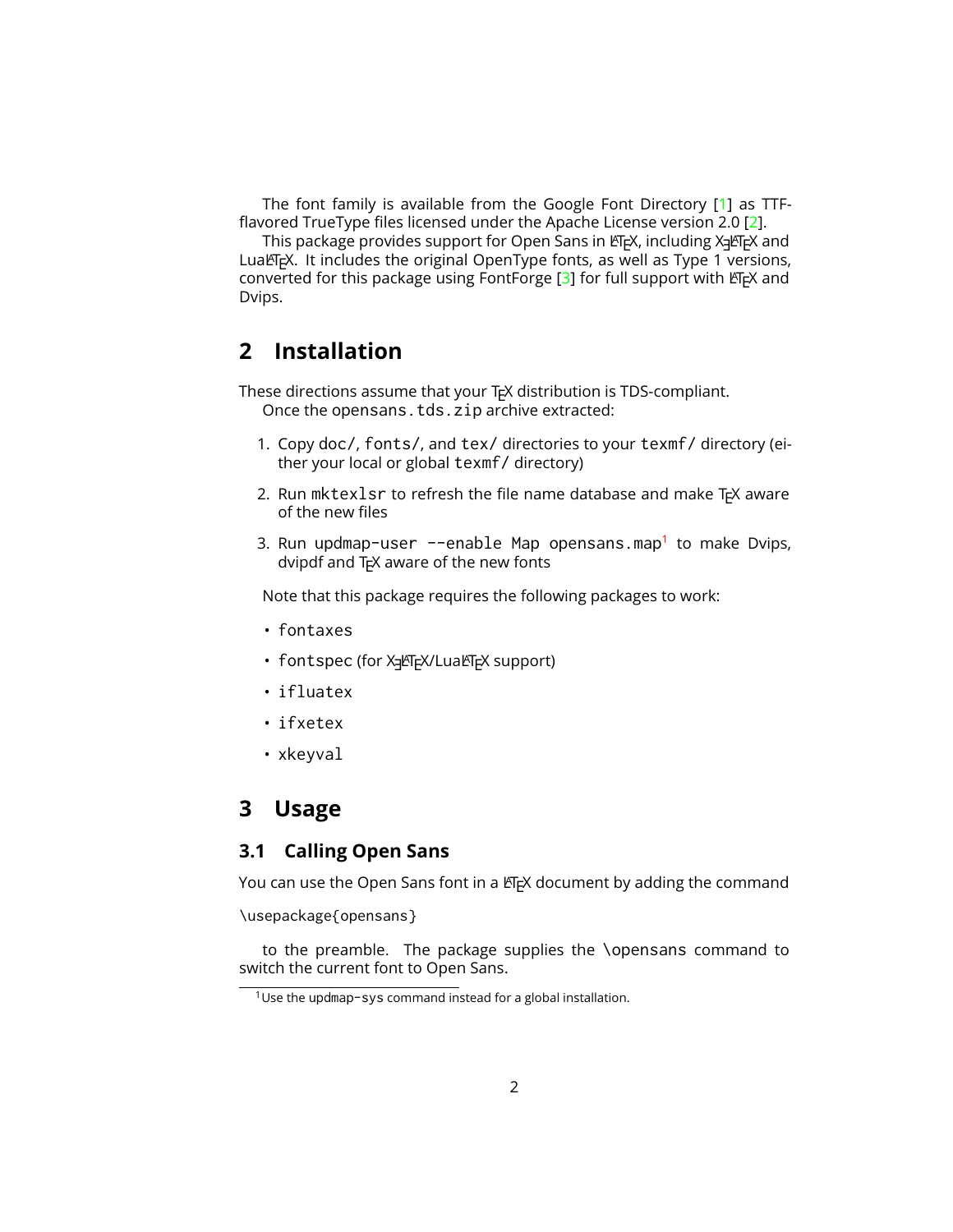| Feature | Description                 | fontspec option      |  |
|---------|-----------------------------|----------------------|--|
| liga    | <b>Standard Ligatures</b>   | Ligatures=Common     |  |
| lnum    | <b>Lining Figures</b>       | Numbers=Uppercase    |  |
| onum    | Oldstyle Figures            | Numbers=Lowercase    |  |
| pnum    | <b>Proportional Figures</b> | Numbers=Proportional |  |
| salt    | <b>Stylistic Alternates</b> | Style=Alternate      |  |
| ss01    | Stylistic Set 1             | Alternate=1          |  |
| ss02    | Stylistic Set 2             | Alternate=2          |  |
| ss03    | <b>Stylistic Set 3</b>      | Alternate=3          |  |
| tnum    | <b>Tabular Figures</b>      | Numbers=Monospaced   |  |

<span id="page-2-3"></span>Table 1: OpenType font features supported by Open Sans fonts

### <span id="page-2-0"></span>**3.2 Options**

#### <span id="page-2-1"></span>**3.2.1 Open Sans as default (sans-serif) font**

You can set LATEX to use Open Sans as standard font throughout the whole document by passing the default option to the package:

```
\usepackage[default]{opensans}
```
To set Open Sans as default sans-serif only, use the defaultsans option:

\usepackage[defaultsans]{opensans}

#### <span id="page-2-2"></span>**3.2.2 OpenType vs. Type 1**

Depending on the ETEX rendering engine used, the package will automatically use:

- $\bullet$  OpenType fonts with X-PIEX and LuaLTEX (the <code>fontspec</code> package will be therefore loaded)
- Type 1 fonts with all other LATEX rendering engines (especially pdfLATEX)

The package was written to provide same features whatever the  $Tr X$  rendering engine used. Notice that OpenType fonts supply more typographic features like stylistic alternatives. The table [1](#page-2-3) describes all OpenType features supported by the Open Sans font family. Please refer to the fontspec package documentation to enable such features in your documents with X<sub>3</sub>LT<sub>E</sub>X or  $Lu$ al $ET$ <sub>E</sub>X.

To force Type 1 fonts with X-LTEX or LuaLTEX, use the <code>type1</code> option. This may be useful to avoid loading the fontspec package.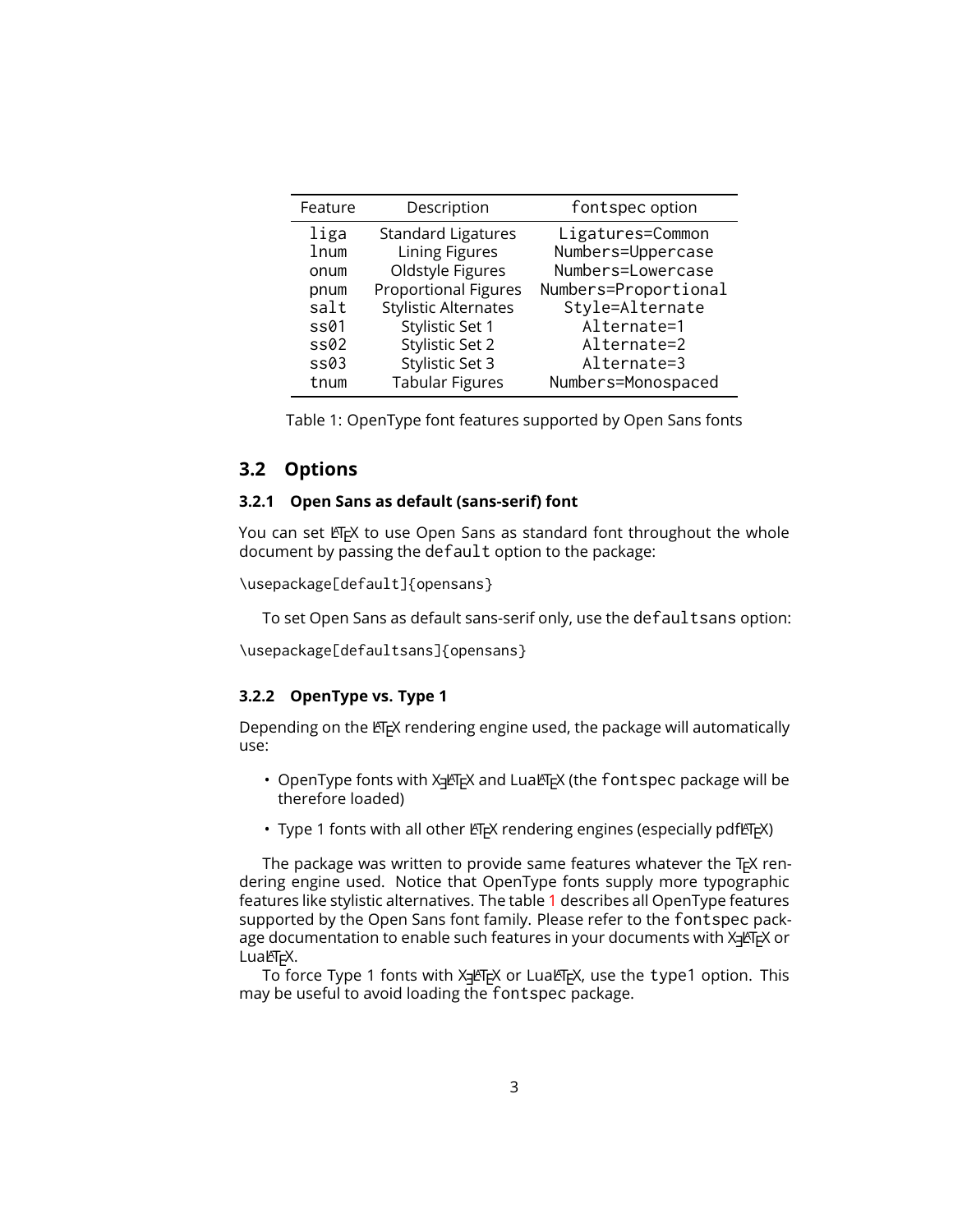|                      | Lining figures                      | Old style figures                   |
|----------------------|-------------------------------------|-------------------------------------|
| Tabular figures      | +142 521 458.11 €<br>$-21173.91$ \$ | +142 521 458.11 €<br>$-21173.91$ \$ |
| Proportional figures | +142 521 458.11 €<br>$-21173.91$ \$ | +142 521 458.11 €<br>$-21173.91$ \$ |

<span id="page-3-3"></span>

#### <span id="page-3-0"></span>**3.2.3 Font scaling**

The font can be up- and downscaled by any factor. This can be used to make Open Sans more friendly when used in company with other type faces, e.g., to adapt the x-height. The package option scale=*ratio* (or scaled=*ratio*) will scale the font according to *ratio* (1.0 by default), for example:

\usepackage[scale=0.95]{opensans}

#### <span id="page-3-1"></span>**3.2.4 Figure versions**

Open Sans provides two figure styles (see table [2\)](#page-3-3):

- *Lining figures*, designed to match the uppercase letters in size and color
- *Old style figures* (also known as text figures), designed to match lowercase letters

The opensans package uses lining figures by default (lining option). To select old style figures, use the oldstyle option.

Two figure widths are also available:

- *Tabular figures*, which each have the same width
- *Proportional figures*, which vary in width according to their shape

The opensans package uses tabular figures by default (tabular option). To select proportional figures, use the proportional option.

Notice that tabular oldstyle figures are not available; when requesting such a combination, proportional oldstyle figures are provided as a fallback.

The package also supports and loads the fontaxes [\[4\]](#page-6-0) package. This package supplies macros to individually select figure style and width locally.

#### <span id="page-3-2"></span>**3.2.5 Encodings**

The following LATEX encodings are supported:

Latin OT1, T1, TS1 (partial)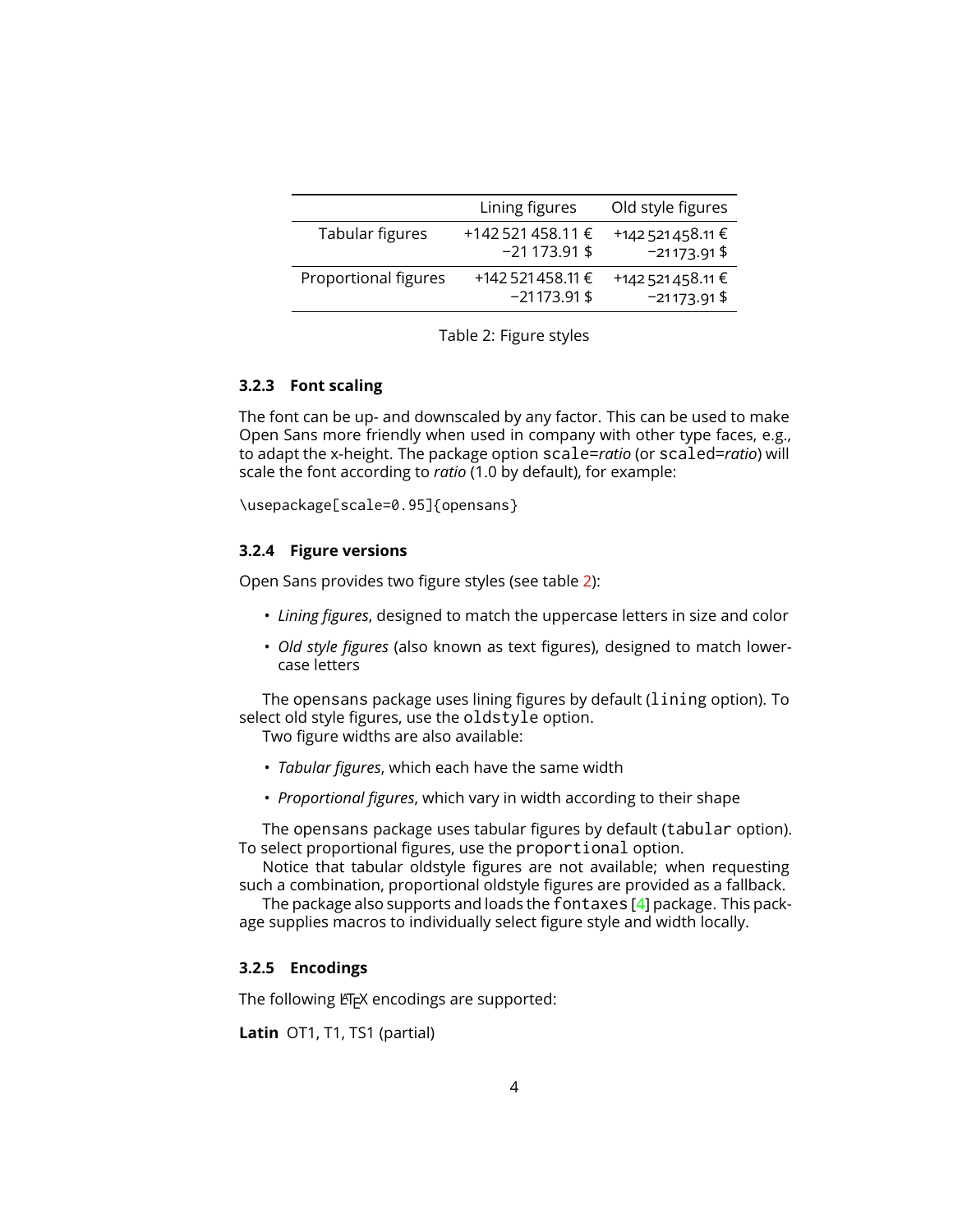| Font                              | Series         | Shape  | OpenType font file                |
|-----------------------------------|----------------|--------|-----------------------------------|
| Open Sans Light                   |                | n      | OpenSans-Light.ttf                |
| Open Sans Light Italic            |                | it(s)  | OpenSans-LightItalic.ttf          |
| Open Sans Condensed Light         | lc             | n      | OpenSansCondensed-Light.ttf       |
| Open Sans Condensed Light Italic  | 1 <sub>c</sub> | it(s)  | OpenSansCondensed-LightItalic.ttf |
| Open Sans Regular                 | m              | n      | OpenSans-Regular.ttf              |
| Open Sans Italic                  | m              | it(sl) | OpenSans-Italic.ttf               |
| <b>Open Sans SemiBold</b>         | sb             | n      | OpenSans-SemiBold.ttf             |
| Open Sans SemiBold Italic         | sb             | it(sl) | OpenSans-SemiBoldItalic.ttf       |
| <b>Open Sans Bold</b>             | $b$ ( $bx$ )   | n      | OpenSans-Bold.ttf                 |
| <b>Open Sans Bold Italic</b>      | $b$ (bx)       | it(s)  | OpenSans-BoldItalic.ttf           |
| <b>Open Sans Condensed Bold</b>   | bc             | n      | OpenSansCondensed-Bold.ttf        |
| <b>Open Sans ExtraBold</b>        | eb             | n      | OpenSans-ExtraBold.ttf            |
| <b>Open Sans ExtraBold Italic</b> | eb             | it(sl) | OpenSans-ExtraBoldItalic.ttf      |

<span id="page-4-2"></span>Table 3: Available font styles

|                      | Lining figures | Old style figures |
|----------------------|----------------|-------------------|
| Tabular figures      | opensans-TLF   | opensans-T0sF     |
| Proportional figures | opensans-LF    | opensans-OsF      |

<span id="page-4-3"></span>Table 4: Available NFSS families

**Cyrillic** T2A, T2B, T2C, X2

**Greek** LGR (monotonic only)

To use one or another encoding, give the LATEX name to the fontenc package as usual, as in

```
\usepackage[T1]{fontenc}
\usepackage{opensans}
```
### <span id="page-4-0"></span>**3.3 Available weights, shapes and variants**

Table [3](#page-4-2) lists the available font series and shapes with their NFSS classification. Parenthesized combinations are provided via substitutions.

In addition, each font variant combination (figure width/figure style) corresponds to a NFSS family (see table [4\)](#page-4-3).

Samples of the font are available in the opensans-samples.pdf file.

### <span id="page-4-1"></span>**3.4 Math support**

The opensans package doesn't provide math support. However the mdsymbol package [\[5\]](#page-6-1) provides mathematical symbol fonts which fit very well with Open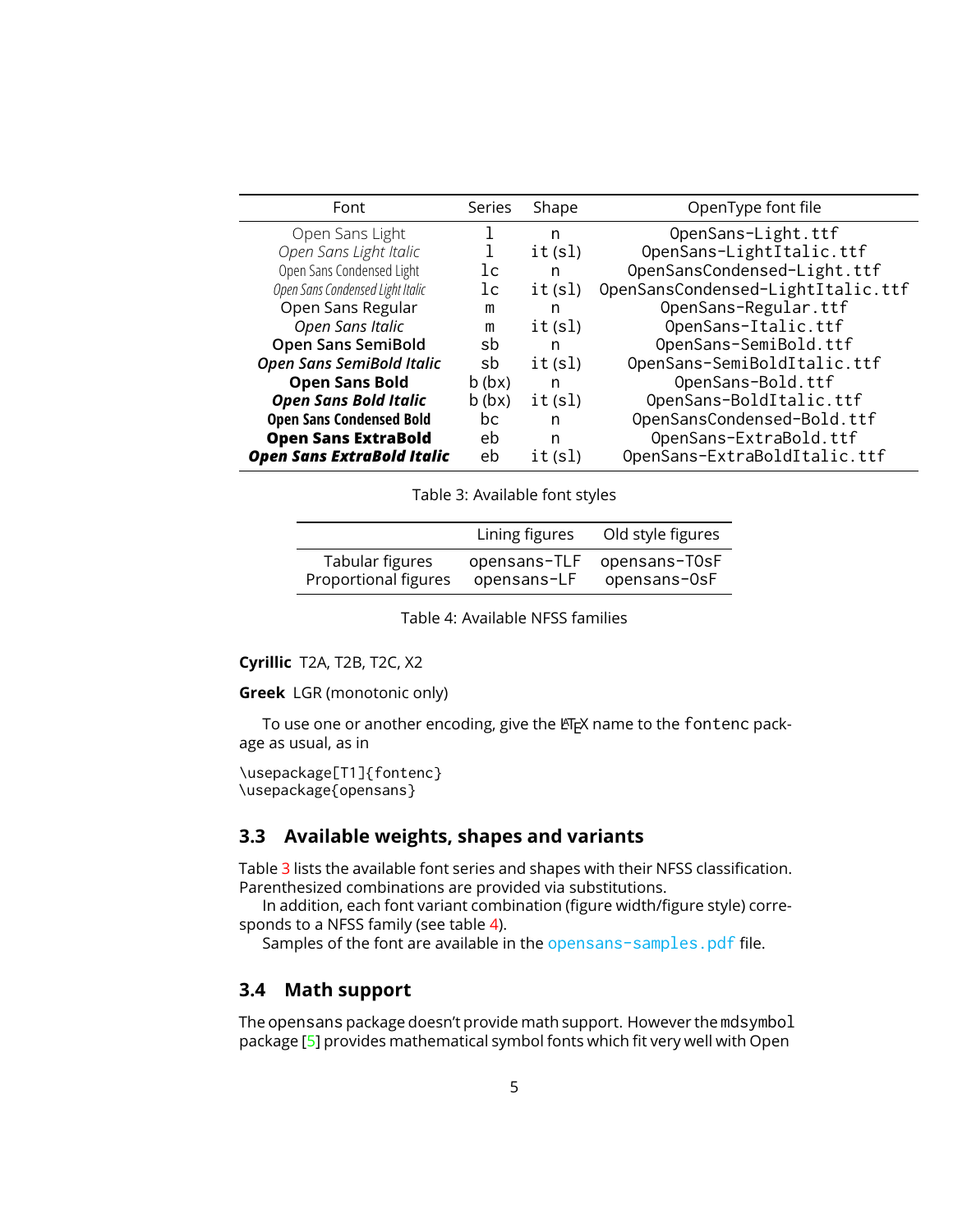Sans. In addition, the mathspec [\[6\]](#page-6-2) package (for X K EX or LuaLT EX engines) or the mathastext  $[7]^2$  $[7]^2$  $[7]^2$  package (for other  $\mathbb{F}$ FX engines) can be called to use Open Sans as math font.

# <span id="page-5-0"></span>**4 Known bugs and improvements**

Please send bug reports and suggestions about the Open Sans LATEX support to [Mohamed El Morabity.](mailto:melmorabity@fedoraproject.org)

### <span id="page-5-1"></span>**4.1 Compatibility with previous versions**

#### <span id="page-5-2"></span>**4.1.1 Legacy fos family**

Previous versions of the package used to provide fos as default NFSS family for Open Sans, and the corresponding \fosfamily switch command. Such family and macro are still available in newer package versions. In particular, the fos family is now an alias for the opensans-TLF one.

#### <span id="page-5-3"></span>**4.1.2 Smallcaps**

Since the Open Sans font family doesn't provide yet "real" smallcaps, faked ones were supplied by previous versions of the opensans package (by scaling down uppercase letters), with a very poor result. Furthermore, there's no convenient way to generate fake smallcaps with  $X \rightarrow Y$  or LuaT<sub>EX</sub> engines and native OpenType fonts.

For these reasons, faked small caps are no longer provided, starting with version 2.0 of the opensans package. Anyway LTFX should automatically substitute missing smallcap shapes by normal ones.

### <span id="page-5-4"></span>**5 License**

This package is released under the LATEX project public license, either version 1.3c or above  $[8]$ . Anyway both the TrueType and Type 1 files are delivered under the Apache License version 2.0 [\[2\]](#page-5-6).

### **References**

- <span id="page-5-5"></span>[1] <http://code.google.com/webfonts/family?family=Open+Sans>
- <span id="page-5-6"></span>[2] <http://www.apache.org/licenses/LICENSE-2.0>
- <span id="page-5-7"></span>[3] <https://fontforge.github.io/>

<span id="page-5-8"></span><sup>&</sup>lt;sup>2</sup>In particular with the LGR option to get Greek letters from the Open Sans fonts